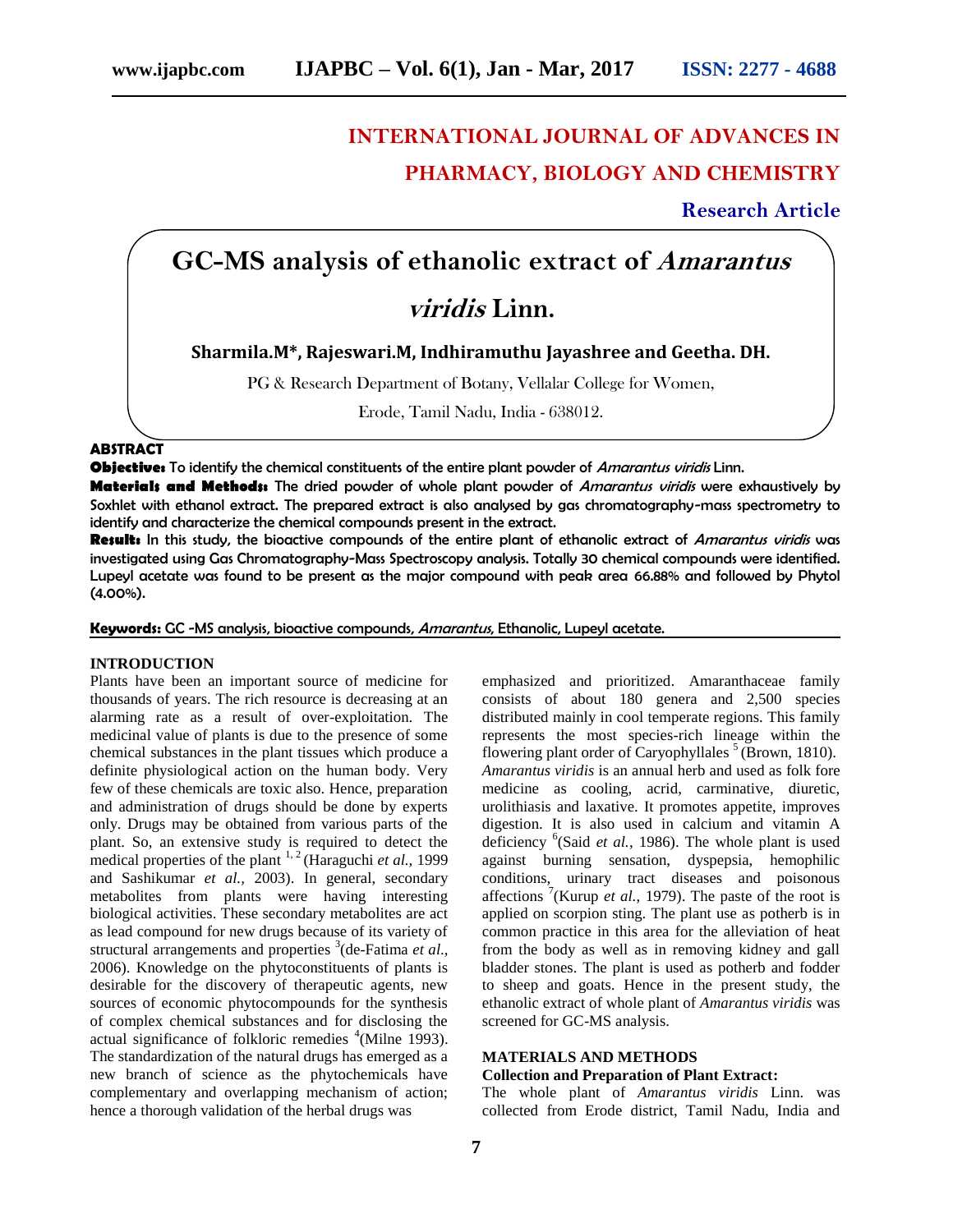were authenticated and deposited at the PG and Research Department of Botany, Vellalar College for Women, Erode (Tamil Nadu), India. Fresh plants were collected and air-dried at room temperature and then homogenized to obtain coarse powder. The powder test plant was extracted <sup>8</sup>(Mukherjee, 2002) with the solvent ethanol by hot extraction using soxhlet apparatus, collected and stored in a vial for further analysis.

#### **GC-MS Analysis:**

Ethanolic extract of whole plant of *Amarantus viridis*  was analyzed for the presence of different volatile compounds by Gas chromatography-Mass spectroscopy (GC-MS) technique. GC-MS analysis of some of the plant extract was performed at The South India Textile Research Association (SITRA), Coimbatore (Tamil Nadu), India. Using a GC-MS (Model; Thermo Trace GC Ultra Ver.5.0) equipped with a DB-35MS fused silica capillary column (30m length X outside diameter 0.25 mm X internal diameter 0.25 μm) and gas chromatograph interfaced to a Mass Selective Detector (MS-DSQ-II) with XCALIBUR software. For GC-MS detection, an electron ionization system with ionization energy of -70eV was used. Helium gas was used as a carrier gas at a constant flow rate of 1ml/min and the sample injected was  $1\mu l$ ; Injector temperature 250 $^{\circ}$ C; Ion source temperature  $200^{\circ}$ C. The oven temperature was programmed from 70° to 200°C at the rate of 10°C/min, held isothermal for 1minutes and finally raised to 250°C at  $10^{\circ}$ C/min. Interface temperature was kept at  $250^{\circ}$ C. Total GC run time was 40.51 min. The relative percentage of each extract constituent was expressed as percentage with peak area normalization.

#### **Identification of Components:**

The identity of the components in the extract was assigned by the comparison of their retention indices and mass spectra fragmentation patterns with those stored on the computer library and also with published literatures. NIST  $^{9}$ (Mc Lafferly, 1989), WILEY  $^{10}$ (Stein, 1990) library sources were also used for matching the identified components from the plant material.

#### **RESULT AND DISCUSSION**

Since times immemorial medicinal plants have been nature's hidden and to a large extent unexplored pharmacy having been used virtually in all human cultures around the world as a source of safe and effective medicine. Plants used in traditional medicine contain a vast array of substances that can be used to treat chronic and even infectious diseases. The GC-MS analysis of the ethanolic extract of whole plant of *Amarantus viridis* revealed the presence of thirty bioactive compounds that could contribute to the medicinal value of the plant. GC and MS total running time was 40.51minutes. The GC-MS chromatogram of the test plant is presented in Figure 1. The active principles with their retention time (RT), molecular formula, molecular weight (MW) and peak area are exhibited in Table 1. The structure and nature of the bioactive phytoconstituents uses are showed in Table 2.

Some of the identified major components were Lupeyl acetate (66.88%), Lupeyl acetate (8.92%), Phytol (4.00%), 2, 6, 10, 14, 18, 22- tetracosahexaene, 2, 6, 10, 15, 19, 23- hexamethyl-, (all-E)- (3.55%), 9, 12, 15- Octadecatrienoic acid, (Z,Z,Z) (3.20%), 1,5-Dichloro- 9, 10-bis (p- diphenyl)-9, 10- dihydroxyanthracene (2.83%), Hexadecanic acid (2.11%), Neophytadiene  $(1.18\%)$ , Lycoxanthin  $(1.10\%)$  etc. The highest peak area percentage of 66.88% was obtained by lupeyl acetate (RT= 35.11min.) and lowest peak area percentage of 0.15% was obtained by hexadecane (RT= 8.48min.). Some of the pharmacologically important compounds like Hexadecanic acid, ethyl ester (0.39%), Hexadecanic acid,2-hydroxy-1-(hydroxymethyl) ethyl ester (0.30%), 3,7,11,15-Tetramethyl-2-hexadecen-1-ol(0.34%),

Benzene,(1-ethoxyethyl)-(0.34%), Chlorphen amine (0.20%) were also obtained. The identified phytochemical compounds have many biological properties.

For instance, Lupeyl acetate is one of the major compounds and noted for its potent antimicrobial, antiinflammetory, anti-tumour, antiprotozoal, chemo preventive, skin cancer activity. The compound 9,12,15- Octadecatrienoic acid, (Z,Z,Z) is a linolenic acid is widely used as an anti-inflammatory, hypochloesterolemic, cancer preventive, hepatoprotective, nematicide, insectifuge, antihistaminic, anti-eczemic, anti-acne, 5-alpha-reductaseinhibitor, anti-androgenic. Earlier reports that Velanganni and Kadamban  $(2011)^{11}$  reported in the leaf of *Mallotus philippensis* and Anandhi and Pragasam  $(2013)^{12}$  also reported in the methanolic extract of stem of *Tricalysia sphaerocarpa*.

Similarly, the presence of Phytol is a key acyclic diterpene compound which is reported to possess antimicrobial, anti-cancer, anti-inflammatory, diuretic agent<sup>13</sup> (Praveen Kumar *et al.*, 2010) and precursor for vitamins E and K1 <sup>14</sup>(Inoue *et al*., 2005). Similarly, the presence of phytol was observed in the leaves of *Lantana camara* <sup>15</sup> (Mariai *et al*., 2011) and *Mimosa pudica* <sup>16</sup>(Sridharan *et al*., 2011). Neophytadiene, a terpenoid compound has antipyretic, anti-inflammatory, antimicrobial and antioxidant activity <sup>17</sup>(Venkata Raman *et al.,* 2012). Correspondingly, <sup>18</sup>Carretero *et al.* (2008) identified Neophytadiene in *Bursera simaruba* which were used as analgesic and vermifugic. Hexadecanoic acid, ethyl ester which is a palmitic acid compound found to be an antioxidant, hypocholesterolemic, nematicide, pesticide, lubricant activities and hemolytic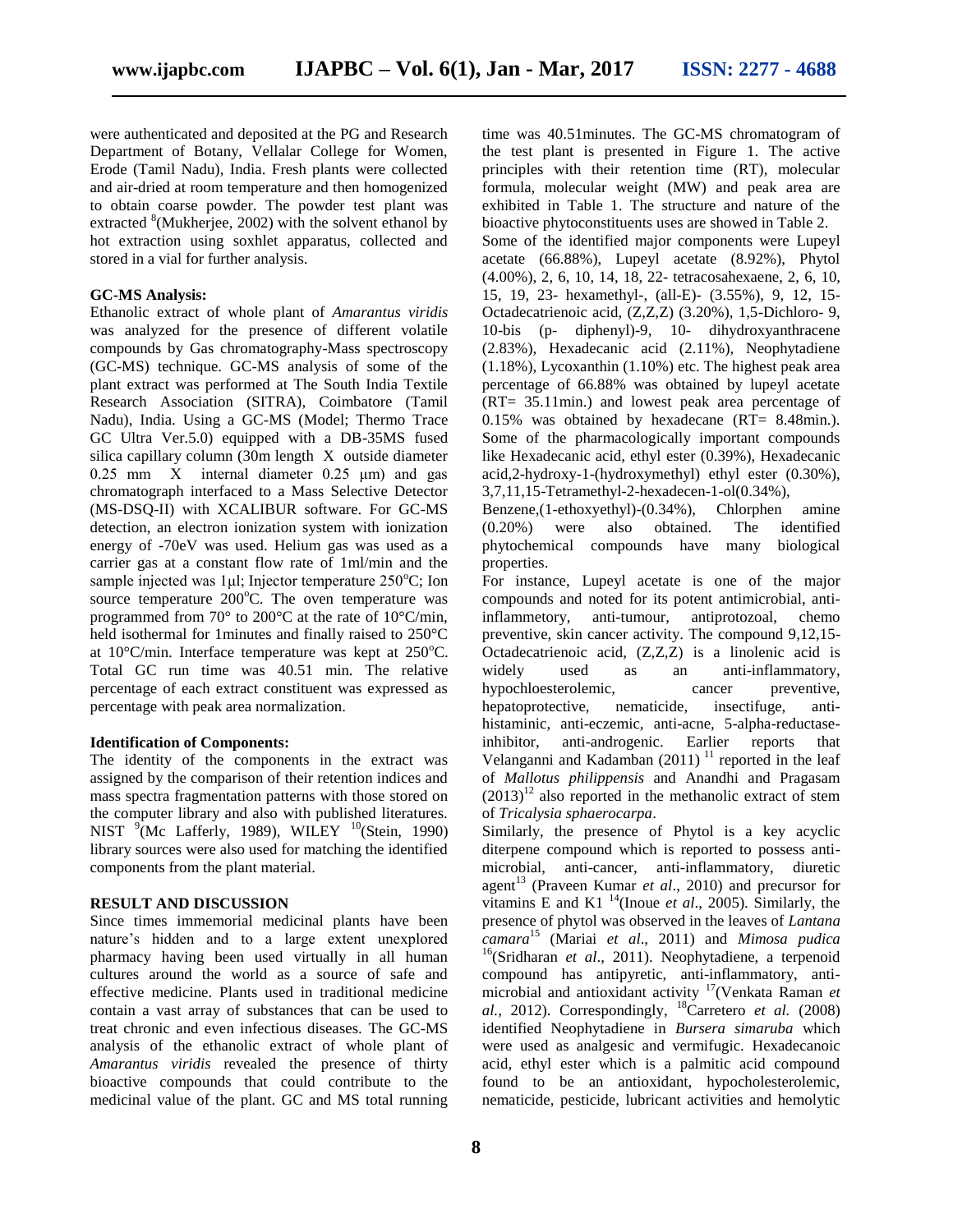5-alpha is a reductase inhibitors. These results are strengthened by the findings of <sup>19</sup>Sermakkani and Thangapandian (2012) who observed the presence of this compound in methanol extract of *Cassia italica* leaves.

Pramitha and Sree Kumari  $(2016)^{20}$  reported that GC-MS analysis revealed that ethyl acetate fraction of *Sargassum wightii* contains seventeen compounds and some of the major compounds detected were Bromoacetic acid, hexadecyl ester (94.98%),1,4-Eicosadiene (87.16%), Eicosane (73.97%), 6-Octadecenoic acid, (Z)- (72.17%), n-Hexadecanoic acid (62.97%), Benzene, 1,2 dimethoxy-4-(1-propenyl)- (62.92%), Stigmasta-5,24(28)-dien-3-ol, (3.beta)- (61.06%), Pyrrolo[1,2 a]pyrazine-1,4-dione, hexahydro-3(Phenyl methyl)- (56.62%) 2(1H)- Pyrimidinone, 4-amino-5-methyl- (41.97%) and 4-Methoxy-3Propoxy-Benzaldehyde (40.18%). *Cordia africana* Lam. (family- Boraginaceae) is a small to medium-sized evergreen tree, 4 to 15 (30) m high, heavily branched with a spreading, umbrellashaped or rounded crown. Bole typically curved or crooked. Bark grayish-brown to dark brown, smooth in young trees, but soon becoming rough and longitudinally fissured with age; young branch lets with sparse long. Uses of C. africana: firewood, timber (furniture, beehives, boxes, mortars, church, drums), food (fruit), medicine (bark, roots), fodder (leaves), bee forage, mulch, soil conservation, ornamental, shade. Ethyl acetate fractions of C. africana leaves and stems were analyzed using Gas Chromatography Mass Spectroscopy. Emtinan *et* al.,  $(2016)^{21}$  observed that leaves ethyl acetate fraction showed the presence of forty eight compounds. The major compounds were 2- Hydroxy-4-methylbenzaldhyde (26.6%), Neophytadiene (17.2%), 9, 12, 15Octadecatrienoic acid, methyl ester (19.46 %), Pentadecanoic acid (14.01 %), 1, 2Benzenedicarboxilic acid, is (2-ethylhexyl) ester (7.86 %), and Octadcanoic acid (2.50 %). Stems ethyl acetate fraction showed thirteen compounds. Acetic acid, 2 methyl propyle ester (11.59 %), Butanoic acid, ethyl ester (0.84 %), Acetic acid, butyle ester(0.44 %), Butonic acid, 3-methyl-ethyl ester( 0.88 %), 1-butanol,3 methylacetate 4.52, -butanol, 2-methyl acetate (4.52 %), Un known( 0.35 %), Pentadecanoic acid 21.4, Octadec-9-penoic acid (7.31 %), Octadecanoic acid (5.74 %), 1,2Benzenedicarboxilic acid, mono (2-ethylhexyl) ester (30.53 %) and unknown (5.36 %). Senthamil selvan and Velavan  $(2015)^{22}$  revealed the presence of various compounds like Tetradecanoic acid (19.658), 3,7,11,15- Tetramethyl-2-hexadecen-1-ol (20.921), 3,7,11,15- Tetramethyl-2-hexadecen-1-ol (21.144), Hexadecanoic acid, methyl ester (21.636), Oleic Acid (21.865), l-(+)- Ascorbic acid 2,6-dihexadecanoate(22.057), 9- Octadecenoic acid (22.712), Andrographolide (22.947), Heptadecanoic acid (23.106), Octadecanoic Acid, methyl ester (23.817), 9,12-Octadecadienoic acid (24.552) and 22-Tricosenoic acid (26.836) in the methanolic extract of *Cissus vitiginea*. These findings support the traditional use of *Cissus vitiginea* in various disorders. Vinod *et al.,*   $(2016)^{23}$  identified 62 phytochemicals were detected in the leaves of the six species analyzed: *Rumex dentatus* (17), *Achyranthes aspera* (26), *Alternanthera philoxeroides* (12), *Lantana camara* (20), *Erigeron bonariensis* (19) and *Sesbania bispinosa* (17). The major compounds detected were androstan-3-ol, 9-methyl-(3 beta, 5 alpha) (*R. dentatus*), 2-propenoic acid, 3phenylmethyl ester, cinnamic acid methyl ester (*A. aspera*), benzenepropanoic acid, 3,5-bis(1,1-dimethylethyl)-4 hydroxy-methyl ester (*A. philoxeroides*), olean18-en-28 oic acid, 3-oxo-methyl ester methyl moronate (*L. camara*), 1-alpha-18O-1, 25-dihydroxycholecalciferol (*E. bonariensis*) and glaucic acid (*S. bispinosa*). The presence of various bioactive compounds justifies the use of entire plant various ailments by traditional practitioners.

#### **CONCLUSION**

From the present study, it was concluded that the plant *Amarantus viridis* are highly valuable in medicinal usage for the treatment of various human ailments along with clearly imply that the strength the chemical constituents present in it. Plants are important source of potentially useful compounds for the development of new chemotherapeutic agents.

#### **ACKNOWLEDGEMENT**

Author thank to the South India Textile Research Association (SITRA), Coimbatore (Tamil Nadu), India for help in screening the GC-MS analysis.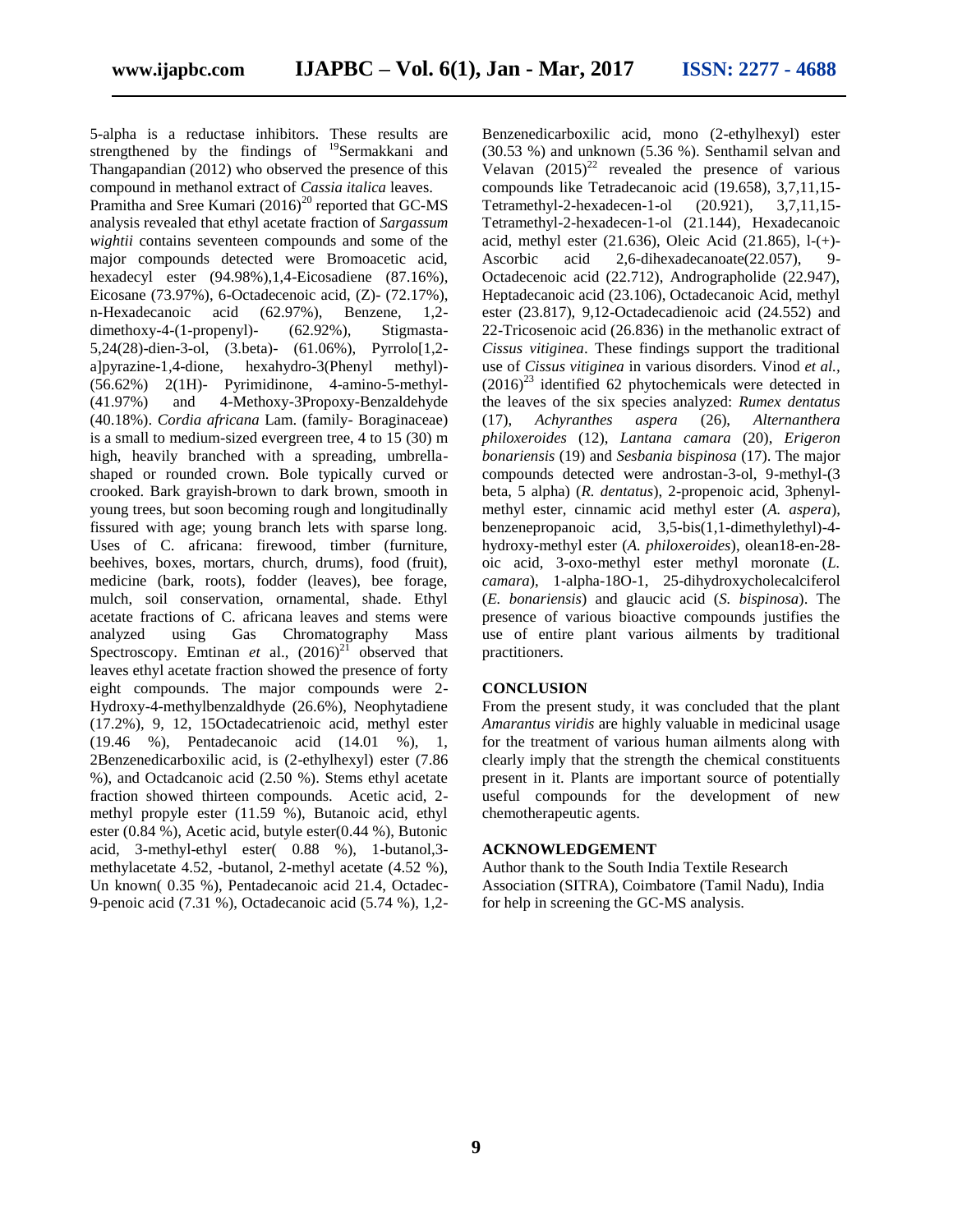



**Figure 1 GC-MS Chromatogram of the ethanolic extract of entire plant of** *Amarantus viridis* **L.**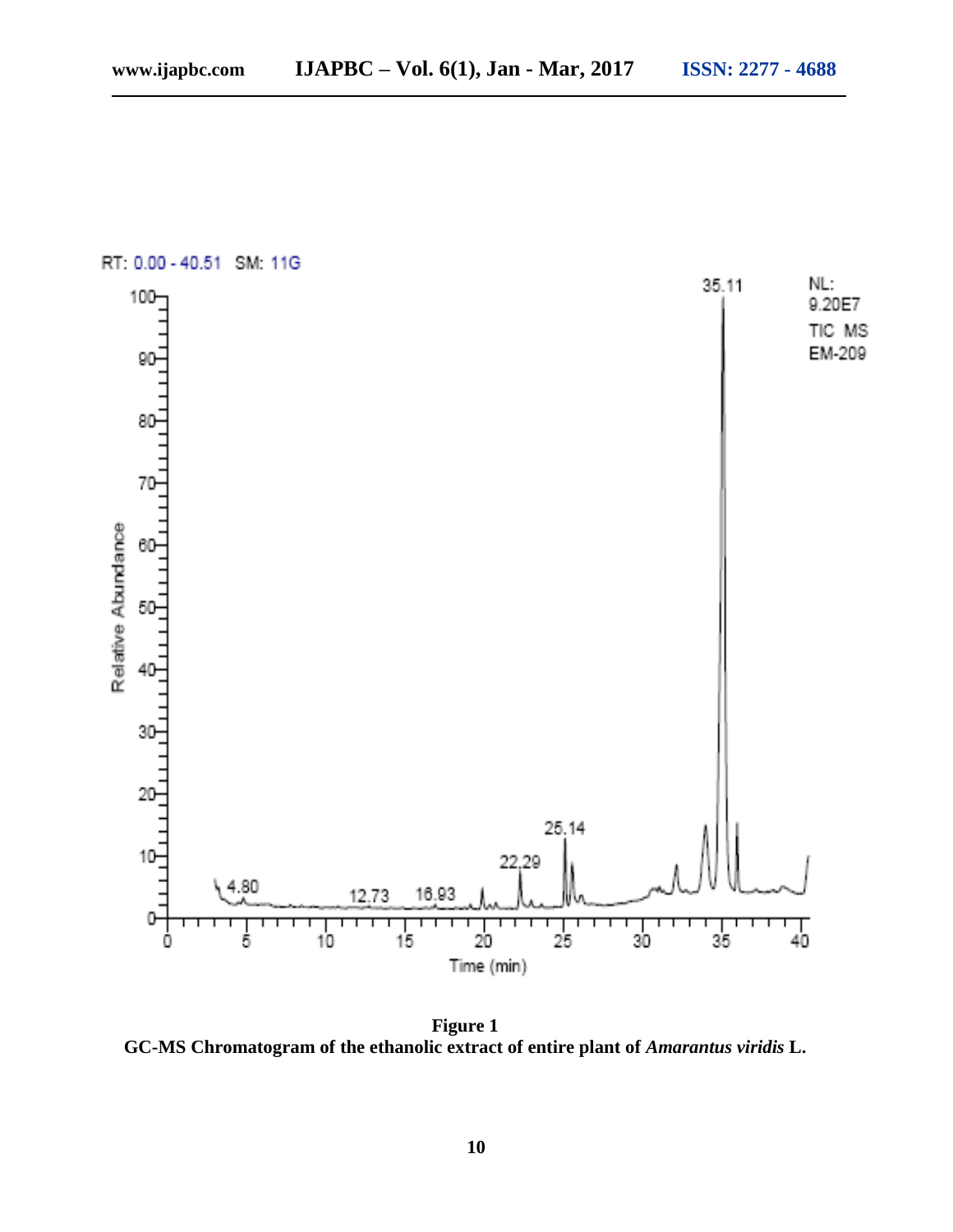| Table 1                                                                                           |
|---------------------------------------------------------------------------------------------------|
| Bioactive compounds identified in the ethanolic extract of entire plant parts of <i>Amarantus</i> |
| <i>viridis</i> L. by GC-MS                                                                        |

| S.No           | <b>RT</b> | Name of the compound                                                           | Molecular<br>Formula     | Molecular<br>Weight | Peak<br>Area% |
|----------------|-----------|--------------------------------------------------------------------------------|--------------------------|---------------------|---------------|
| 1              | 3.24      | Benzene, (1-ethoxyethyl)-                                                      | $C_{10}H_{14}O$          | 150                 | 0.34          |
| $\overline{c}$ | 4.47      | Silicic acid $(H_4SiO_4)$ , tetraethyl ester                                   | $C_8H_{20}O_4Si$         | 208                 | 0.16          |
| 3              | 4.80      | 2-(2'-Nitro-2'-propenyl)-1-cyclohexanone                                       | $C_9H_{13}NO_3$          | 183                 | 0.52          |
| 4              | 6.27      | Cyclohexanol, 1- ethynyl-, carbamate                                           | $C_9H_{13}NO_2$          | 167                 | 0.24          |
| 5              | 8.48      | Hexadecane                                                                     | $C_{16}H_{34}$           | 226                 | 0.15          |
| 6              | 9.26      | $1-(2',3';5',6'-di-o-ethyl-boranediyl-a-d-manno furanosyl)-1,2,4-$<br>triazole | $C_{12}H_{19}B_2N_3O_5$  | 307                 | 0.24          |
| 7              | 12.73     | Phenol, 4-(1,1-dimethylethyl)-2,6-dinitro-                                     | $C_{10}H_{12}N_2O_5$     | 240                 | 0.15          |
| 8              | 16.93     | Methanone, (1-hydroxycyclohexyl) phenyl -                                      | $C_{13}H_{16}O_2$        | 204                 | 0.24          |
| 9              | 19.14     | 4,7-Methano-1H-indene,                                                         | $C_{13}H_{18}O$          | 190                 | 0.23          |
| 10             | 19.90     | Neophytadiene                                                                  | $C_{20}H_{38}$           | 278                 | 1.18          |
| 11             | 20.39     | 3,7,11,15-Tetramethyl-2-hexadecen-1-ol                                         | $C_{20}H_{40}O$          | 296                 | 0.34          |
| 12             | 20.75     | 3,7,11,15-Tetramethyl-2-hexadecen-1-ol                                         | $C_{20}H_{40}O$          | 296                 | 0.34          |
| 13             | 22.29     | Hexadecanic acid                                                               | $C_{16}H_{32}O_2$        | 256                 | 2.11          |
| 14             | 22.98     | Hexadecanic acid, ethyl ester                                                  | $C_{18}H_{36}O_2$        | 284                 | 0.39          |
| 15             | 23.64     | Chlorphenamine                                                                 | $C_{16}H_{19}C1N_2$      | 274                 | 0.20          |
| 16             | 25.14     | Phytol                                                                         | $C_{20}H_{40}O$          | 296                 | 4.00          |
| 17             | 25.59     | 9,12,15- Octadecatrienoic acid, (Z,Z,Z)                                        | $C_{18}H_{33}O_2$        | 278                 | 3.20          |
| 18             | 26.21     | Ethyl linoleolate                                                              | $C_{20}H_{36}O_2$        | 308                 | 0.18          |
| 19             | 28.55     | Heptadecane, 9-hexyl-                                                          | $C_{23}H_{48}$           | 324                 | 0.15          |
| 20             | 30.67     | Lycoxanthin                                                                    | $C_{40}H_{56}O$          | 552                 | 1.10          |
| 21             | 31.08     | Hexadecanic acid, 2-hydroxy-1-(hydroxymethyl) ethyl ester                      | $C_{19}H_{38}O_4$        | 330                 | 0.30          |
| 22             | 32.16     | 1,5-Dichloro-9,10-bis(p-diphenyl)-9,10-dihydroxyanthracene                     | $C_{38}H_{26}Cl_{12}O_2$ | 584                 | 2.83          |
| 23             | 32.77     | 1,4-Bis(3,5-dibromo-2-thienyl)benzene                                          | $C_{14}H_6Br_4S_2$       | 554                 | 0.17          |
| $24\,$         | 34.01     | Lupeyl acetate                                                                 | $C_{32}H_{52}O_2$        | 468                 | 8.92          |
| 25             | 35.11     | Lupeyl acetate                                                                 | $C_{32}H_{52}O_2$        | 468                 | 66.88         |
| 26             | 35.99     | 2,6,10,14,18,22-tetracosahexaene, 2,6,10,15,19,23-hexamethyl-,(all-<br>$E$ )-  | $C_{30}H_{50}$           | 410                 | 3.55          |
| 27             | 37.21     | Heptadecane, 9-hexyl-                                                          | $C_{23}H_{48}$           | 324                 | 0.32          |
| 28             | 38.31     | Cyclohexane, 1,3,5-trimethyl-2-octadecyl-                                      | $C_{27}H_{54}$           | 378                 | 0.23          |
| 29             | 38.82     | Acetic acid, decyl ester                                                       | $C_{12}H_{24}O_2$        | 200                 | 0.43          |
| 30             | 40.45     | Anodendroside-E2                                                               | $C_{30}H_{38}O_{11}$     | 574                 | 0.23          |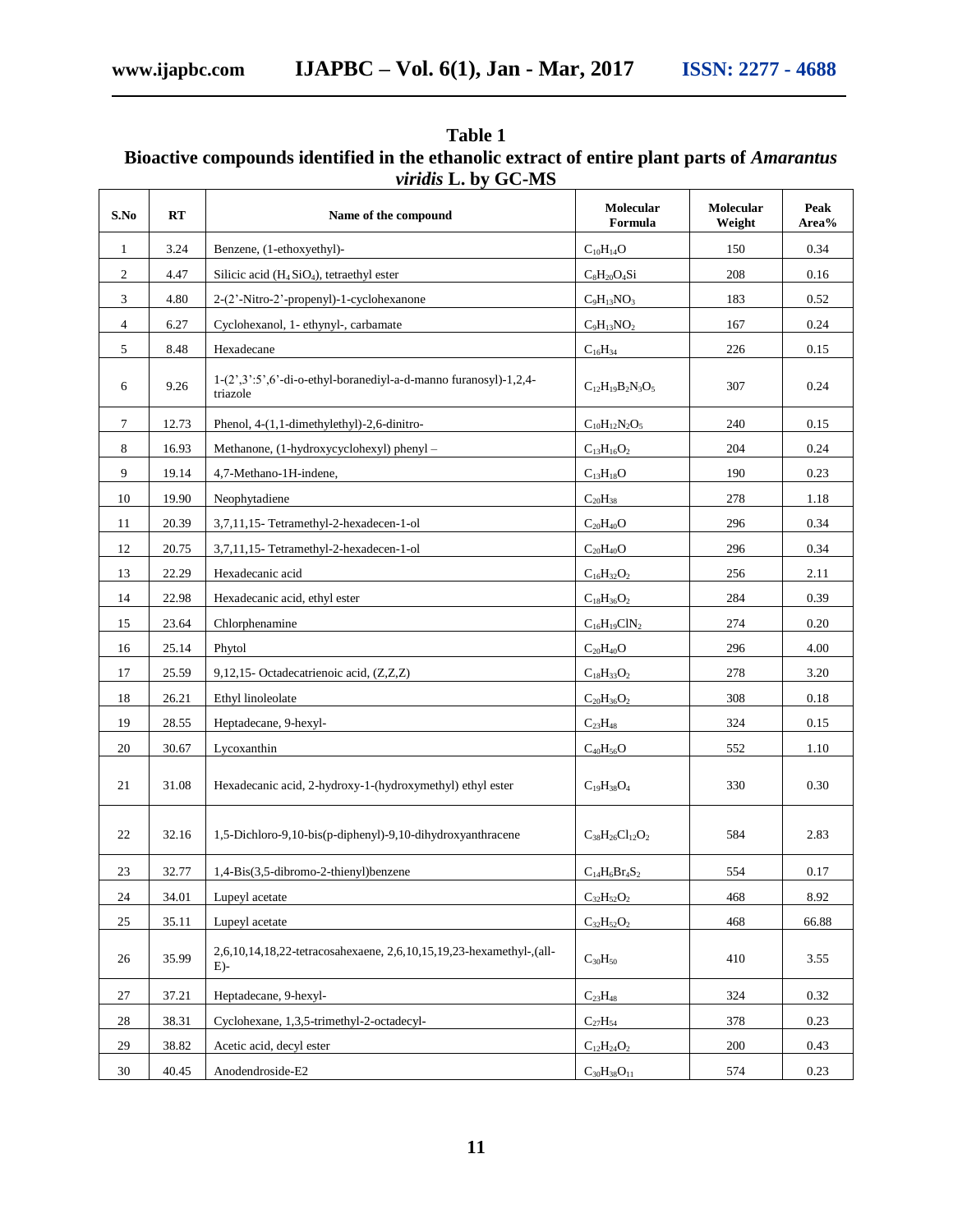| Amarantus viridis L. |       |                                                      |                              |                                                                                                         |                                                                                                                                                                                                          |
|----------------------|-------|------------------------------------------------------|------------------------------|---------------------------------------------------------------------------------------------------------|----------------------------------------------------------------------------------------------------------------------------------------------------------------------------------------------------------|
| S.No                 | RT    | Name of the<br>compound                              | <b>Structure of Compound</b> | Nature/Synonym                                                                                          | <b>Bioactive/ Uses</b>                                                                                                                                                                                   |
| $\mathbf{1}$         | 4.47  | Silicic acid $(H4)$<br>$SiO4$ ), tetraethyl<br>ester |                              | Tetra ethyl ester, Silicic<br>acid, Silane, Ethyl silicate                                              | Carcinogenic                                                                                                                                                                                             |
| $\overline{c}$       | 6.27  | Cyclohexanol, 1-<br>ethynyl-,<br>carbamate           | NH <sub>2</sub>              | 1-Ethinylcyclohexyl<br>carbonate, Carbamic acid,<br>1-ethynlcyclohexyl ester                            | Anti-inflammation                                                                                                                                                                                        |
| 3                    | 16.93 | Methanone, (1-<br>hydroxycyclohexyl<br>) phenyl $-$  |                              | 1-Hydroxycyclohexyl<br>phenyl ketone, Iegacure<br>$184.1 -$<br>Hydroxycyclohexyl-1-<br>phenyl methanone | Anti-cancer                                                                                                                                                                                              |
| $\overline{4}$       | 19.90 | Neophytadiene                                        |                              | 2,6,10-trimethyl,14-<br>ethylene-14-pentadecene                                                         | Antiproliferative                                                                                                                                                                                        |
| 5                    | 20.39 | $3,7,11,15-$<br>Tetramethyl-2-<br>hexadecen-1-ol     |                              | Terpene alcohol, Phytol,<br>Diterpene                                                                   | Canaer preventive, Anti-<br>inflammatory, Fragrance<br>compound, Anti-microbial                                                                                                                          |
| 6                    | 20.75 | $3,7,11,15-$<br>Tetramethyl-2-<br>hexadecen-1-ol     |                              | Terpene alcohol, Phytol,<br>Diterpene                                                                   | Canaer preventivce, Anti-<br>inflammatory, Fragrance<br>compound, Antimicrobial                                                                                                                          |
| $\tau$               | 22.29 | Hexadecanic acid                                     |                              | Palmitic acid, Fatty acid,<br>White crystal                                                             | Antioxident, Pesticide,<br>Flavor, 5-Alpha-eductase-<br>inhibitor, Antifibrinolytic,<br>Hemolytic, Lubricant,<br>Nematicide, Antialopecic,<br>Hypocholesterolemic, Anti-<br>inflammatory, Anti-bacterial |
| 8                    | 22.98 | Hexadecanic acid,<br>ethyl ester                     |                              | Palmitic acid, ester<br>compound                                                                        | Antioxident,<br>Hypocholesterolemic,<br>Nematicide, Flavor,<br>pesticide, Antiandrogenic,<br>Hemolytic, 5-Alpha-<br>Reductase-inhibitor,<br>Lubricant                                                    |

**Table 2 The structure and nature of the bioactive phytocontituents of ethanolic extract of entire plant parts of**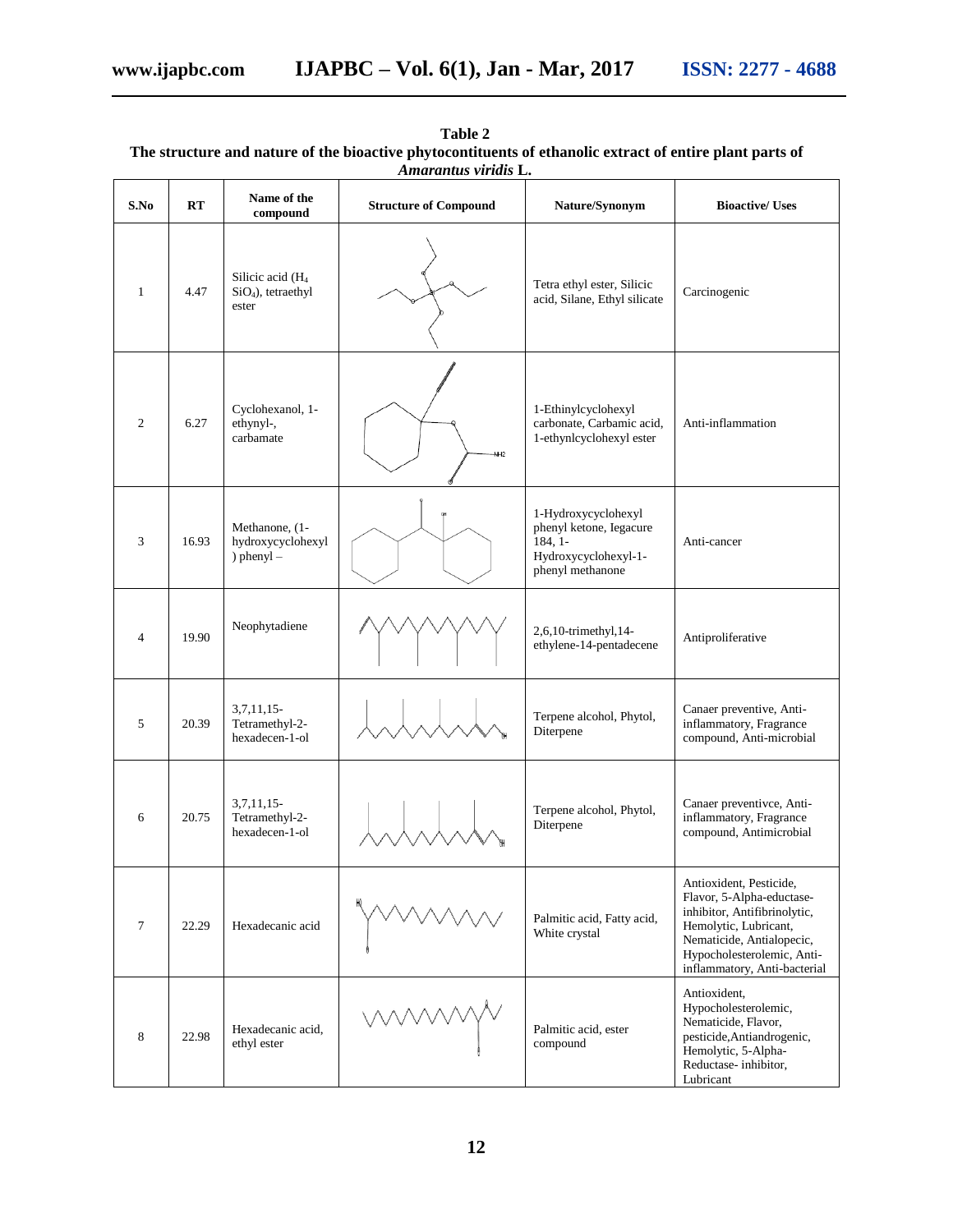| 9  | 25.14 | Phytol                                                              | Transphytol; 3,7,11,15-<br>tetramethyl-2-<br>hexadecene-1-ol;<br>Diterpene | Anti-cancer, Antioxident,<br>Anti-inflammatory,<br>Cytotoxicity, Diuretic, Anti-<br>microbial, Cancer preventive                                                                                                                               |
|----|-------|---------------------------------------------------------------------|----------------------------------------------------------------------------|------------------------------------------------------------------------------------------------------------------------------------------------------------------------------------------------------------------------------------------------|
| 10 | 25.59 | $9.12.15 -$<br>Octadecatrienoic<br>acid, (Z,Z,Z)                    | Linolenic acid                                                             | Anti-inflammatory,<br>Hypochloesterolemic,<br>Cancer preventive,<br>Hepatoprotective,<br>Nematicide, Insectifuge,<br>Nematicide, Antihistaminic,<br>Antieczemic, Antiacne, 5-<br>Alpha-Reductase-inhibitor,<br>Antiandrogenic,<br>Anticoronary |
| 11 | 26.21 | Ethyl linoleolate                                                   | Mandenol, rein, Ethyl<br>linoliate, ethyl ester fatty<br>acid              | Anti-microbial                                                                                                                                                                                                                                 |
| 12 | 28.55 | Heptadecane,<br>9-hexyl-                                            | 9-n-Hexylheptadecane,<br>Heptadecane                                       | Carminative                                                                                                                                                                                                                                    |
| 13 | 30.67 | Lycoxanthin                                                         | All-trans-Lycoxanthin;<br>Rhodoxanthin; Aromatic<br>or Aliphatic           | Anti-cancer                                                                                                                                                                                                                                    |
| 14 | 31.08 | Hexadecanic acid,<br>2-hydroxy-1-<br>(hydroxymethyl)<br>ethyl ester | Glycerol 1-Palmitate;<br>Hexadecanic acid                                  | Cytotoxicity; Anti-viral                                                                                                                                                                                                                       |
| 15 | 34.01 | Lupeyl acetate                                                      | Triterpenoid                                                               | Anti-microbial, Anti-<br>inflammetory, Anti-tumour,<br>Antiprotozoal,<br>Chemopreventive, Skin<br>cancer                                                                                                                                       |
| 16 | 35.11 | Lupeyl acetate                                                      | Triterpenoid                                                               | Anti-microbial, Anti-<br>inflammetory, Anti-tumour,<br>Antiprotozoal,<br>Chemopreventive, Skin<br>cancer                                                                                                                                       |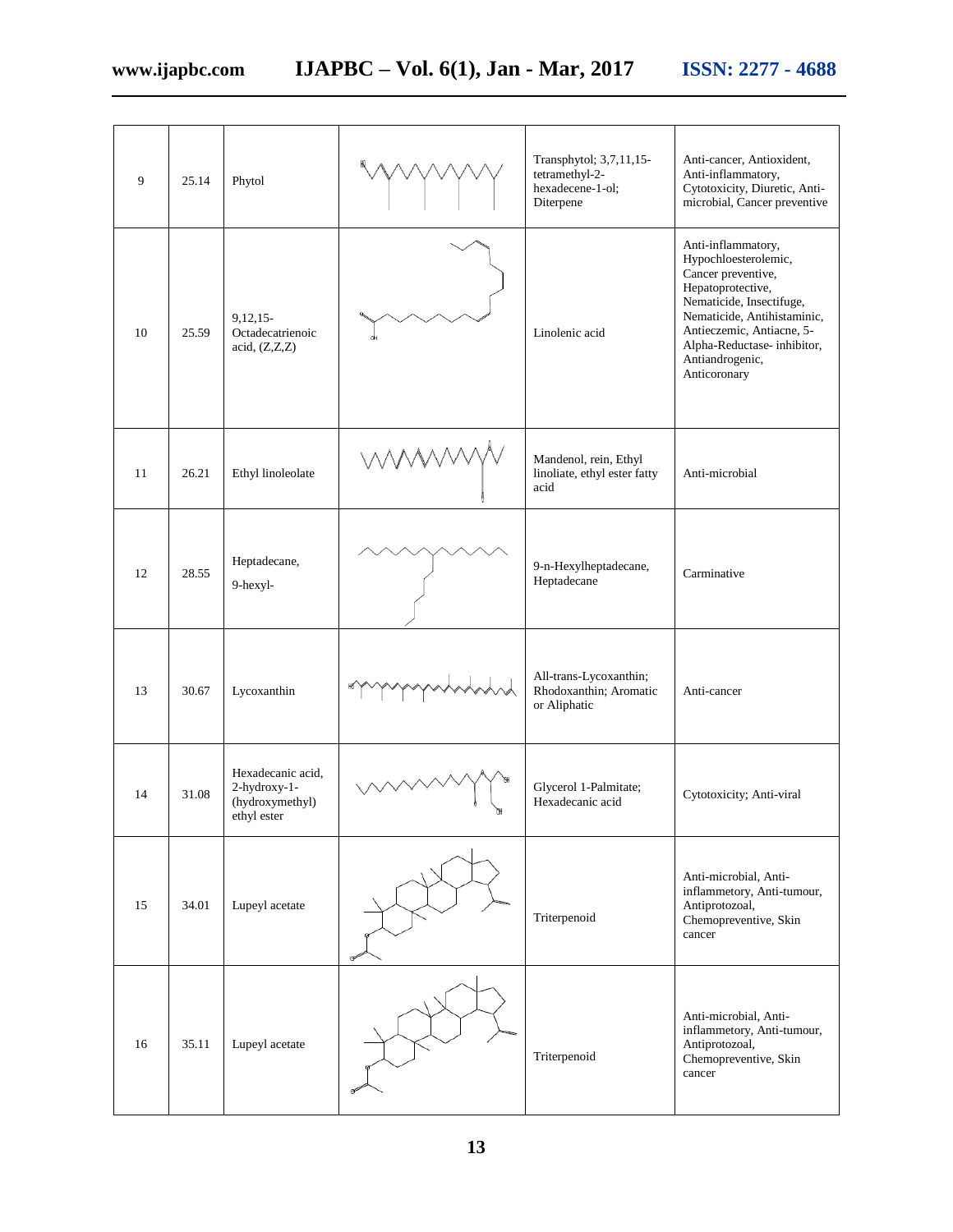| 17 | 35.99 | 2,6,10,14,18,22-<br>tetracosahexaene,<br>2,6,10,15,19,23-<br>hexamethyl-,(all-<br>$E$ )- | Squalene; Organic<br>compound        | Anti-bacterial, Antioxident,<br>Anti-Tumor, Anti-<br>inflammatory,<br>Hypocholesterolemic,<br>Immunostimulant |
|----|-------|------------------------------------------------------------------------------------------|--------------------------------------|---------------------------------------------------------------------------------------------------------------|
| 18 | 37.21 | Heptadecane, 9-<br>hexyl-                                                                | 9-n-Hexylheptadecane,<br>Heptadecane | Carminative                                                                                                   |

#### **REFERENCES**

- 1. Haraguchi H, Kataoka S, Okamoto S, Hanafi Manad and Shibata K. Antimicrobial triterpenes from Iles integra and the mechanism of antifungal action. Phytotherapia Residence, 1999; 13:151- 156.
- 2. Sashikumar JM, Remya M and Janardhanan K. Antimicrobial of ethano medicinal plants of Nilgiri biosphere reserve and Western Ghat. Asian Journal of Microbiology, Biotecnology and Environmental science, 2003; 5(2):183-185.
- 3. De-Fatima A, Modolo LV, Conegero LS, Pilli RA, Ferreira CV, Kohn LK, Carvalho JE. Lactones and their derivatives: biological activities, mechanisms of action and potential leads for drug design. Curr. Med. Chem., 2006; 13: 3371-3384.
- 4. Milne A, Inhalational and local anesthetics reduce tactile and thermal responses in *Mimosa pudica*  Linn. Masui, 1993; 1190-1193.
- 5. Brown R and Johnson J. London U.K. Prodromus Florae Novae Hollandiae ET Insulae Van-Diemen, 1, VIII, 1810; 145-592.
- 6. Said HM, Ahmad VD and Rahman AU. Pakistan Encyclopedia Planta Medica, Hamdard Foundation Press, Hamdard Centre, Nazimabad, Karachi-18 (Pakistan) 1986.
- 7. Kurup PNV, Ramdas VNK and Joshi P. Hand book of Medicinal Plants, New Delhi. 1979.
- 8. Mukherjee PK. Quality Control of Herbal Drugs. An approaches to evaluation of botanicals, edition 1<sup>st</sup> published by Business Horizons, New Delhi. 2002; 390 – 403.
- 9. Mc Lafferly FW. Registry of mass spectral data, 5 ed, Wiley New York. 1989.
- 10. Stein SE. National Institute of Standards and Technology (NIST) Mass Spectral Database and Software, Version 3.02, USA. 1990.
- 11. Velanganni J, Kadamban D. Phytoconstituents of ethanol extracts of *Mallotus phillippensis*

(Lam.)Mull. Arg. Var. Philippensis (Euphorbiaceae), International Journal of Pharmaceutical Research and Development, 2011; 3 (8): 73-76.

- 12. Anandhi G and Pragasam A. Phytochemical Screening of the Methanolic extract of Stem of *Tricalysia sphaerocarpa (*Dalzell Ex. Hook. F,) Gamble, International Journal of Pharmacotherapy, 2013; 3 (2): 65-69.
- 13. Praveen Kumar P, Kumaravel S and Lalitha C. Screening of antioxidant activity, total phenolics and GC-MS study of *Vitex negundo*. Afr. J. Biochem. Res., 2010; 4 (7):191-195.
- 14. Inoue Y, Hada TA, Shiraishi K, Hirore HH and Kobayashi S, Biphasic effects of Geranyl geraniol, Terpenone and Phytol on the growth of *Staphylococcus aureus*. Antimicrob. Agents Chemother., 2005; 49 (5): 1770-1774.
- 15. Maria Jancy Rani P, Kannan PSM and Kumaravel S. GC-MS analysis of *Lantana camara* (Linn.) leaves. JPRD. 2011; 2 (11): 63-66.
- 16. Sridharan S, Meenaa V, Kavitha V and Agnel AJN. GC-MS study and phytochemical profiling of *Mimosa pudica* (Linn.). J. Pharm. Res., 2011; 4 (3): 741-742.
- 17. Venkata Raman B, Samuel L, Pardha Saradhi M, Narashimha Rao B, Naga Vamsi Krishna A, Sudhakar M and Radhakrishnan TM, Antibacterial, antioxidant activity and GC-MS analysis of *Eupatorium odoratum*. The Useful Plants of India, NISCAIR, New Delhi, 5<sup>th</sup> ed.: 2012; 23.
- 18. Carretero ME, López-Pérez JL, Abad MJ, Bermejo P, Tillet S, Israel A and Noguera-P B, Preliminary study of the anti-inflammatory activity of hexane extract and fractions from *Bursera simaruba* (Linneo) Sarg.(Burseraceae) leaves, J. Ethnopharmacol., 2008; 116(1):11-15.